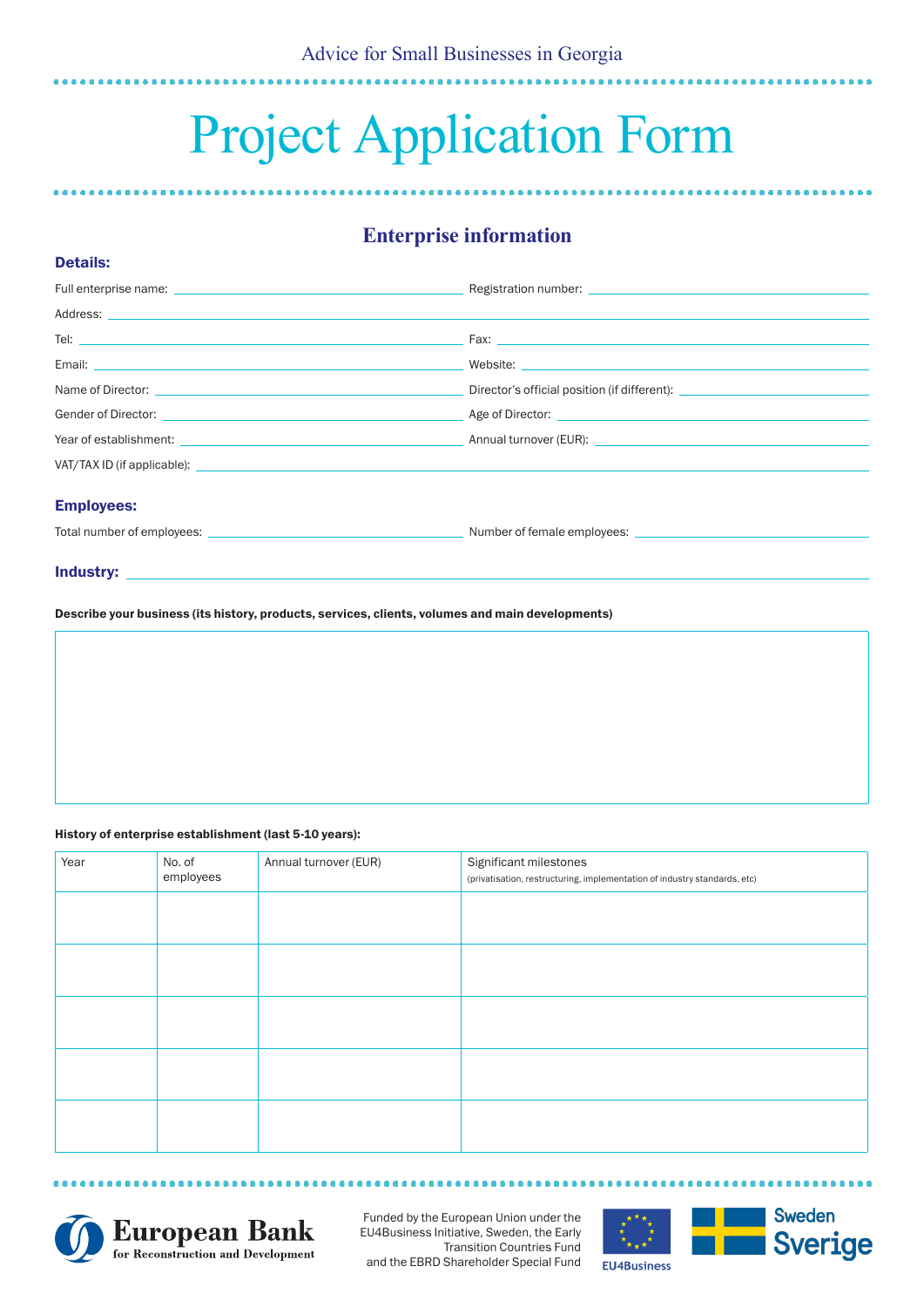## Advice for Small Businesses in Georgia

#### Structure of ownership (distribution of shares or units in %):

| Local %   |  |
|-----------|--|
| Foreign % |  |
| Private % |  |
| Female %  |  |

#### Product or services and their share of income:

|        | $\sqrt{2}$        |
|--------|-------------------|
|        | 0/2               |
|        | 0/2               |
|        | $O_{\mathcal{L}}$ |
|        | 0/2               |
| Export |                   |

#### Investments (please provide information on credits used by company):

| Year | Name of credit institution | Amount (EUR) | Interest rate p.a. | Status<br>(active, repaid,<br>required) |
|------|----------------------------|--------------|--------------------|-----------------------------------------|
|      |                            |              |                    |                                         |
|      |                            |              |                    |                                         |
|      |                            |              |                    |                                         |
|      |                            |              |                    |                                         |

### **Project description**

#### What are the issues you would like the project to address?

What kind of advice do you require?

What do you expect the project to achieve?



...............

Funded by the European Union under the EU4Business Initiative, Sweden, the Early Transition Countries Fund and the EBRD Shareholder Special Fund